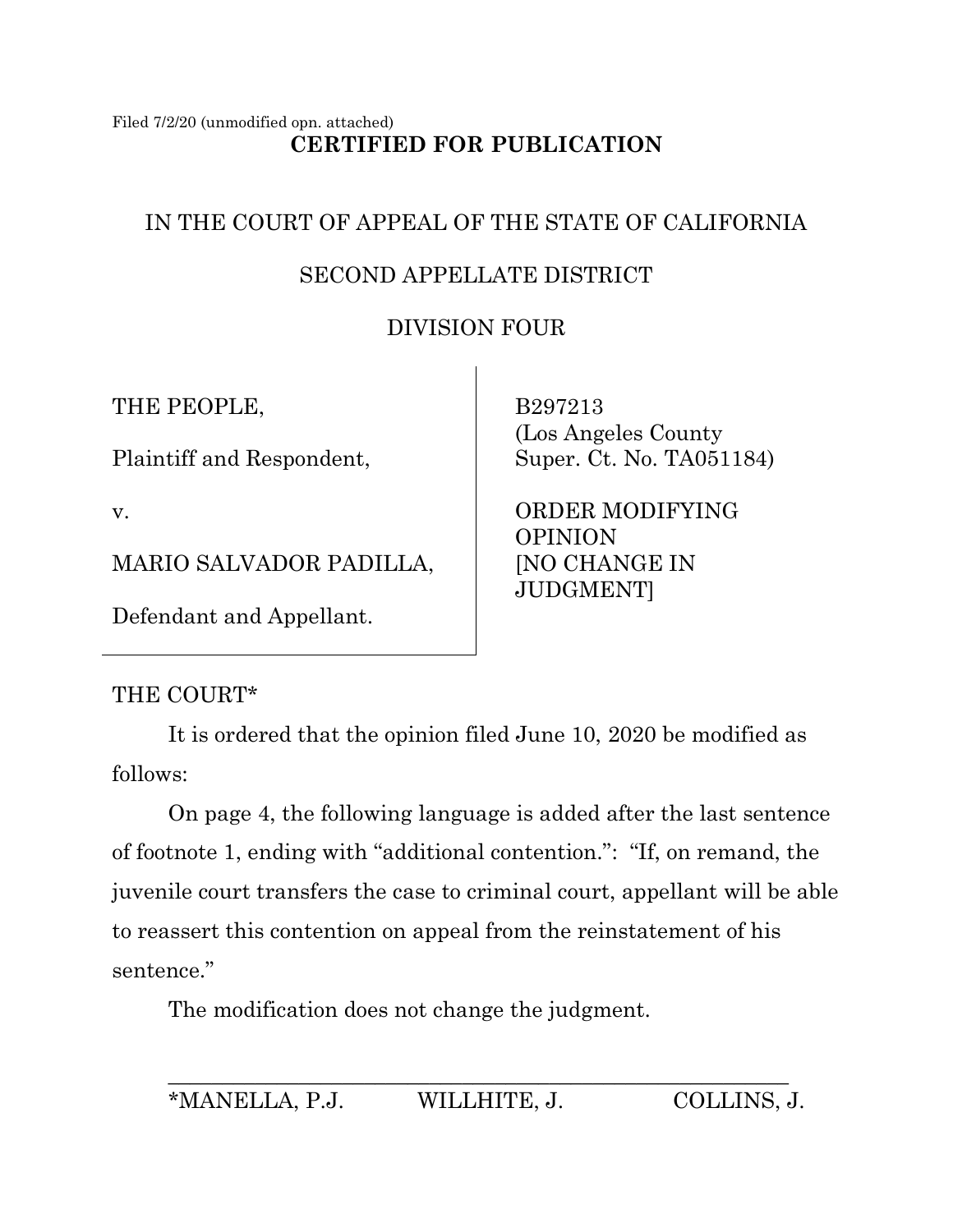Filed 6/10/20 (unmodified opinion)

## **CERTIFIED FOR PUBLICATION**

## IN THE COURT OF APPEAL OF THE STATE OF CALIFORNIA

### SECOND APPELLATE DISTRICT

### DIVISION FOUR

THE PEOPLE,

Plaintiff and Respondent,

 B297213 (Los Angeles County Super. Ct. No. TA051184)

v.

MARIO SALVADOR PADILLA,

Defendant and Appellant.

APPEAL from a judgment of the Superior Court of Los Angeles County, Ricardo R. Ocampo, Judge. Conditionally reversed and remanded with directions.

Jonathan E. Demson, under appointment by the Court of Appeal, for Defendant and Appellant.

Xavier Becerra, Attorney General, Lance E. Winters, Chief Assistant Attorney General, Susan Sullivan Pithey,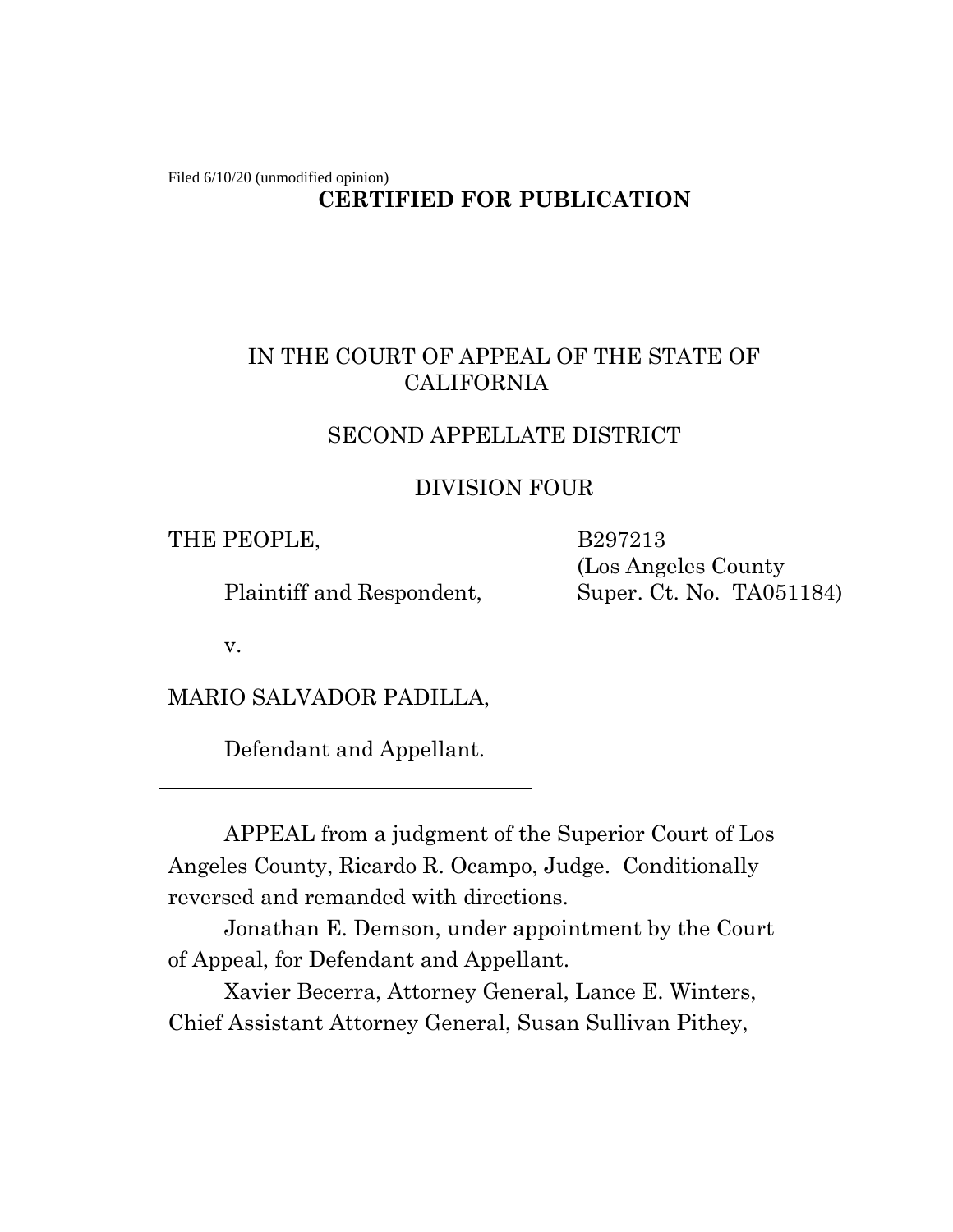Acting Senior Assistant Attorney General, David E. Madeo and Lindsay Boyd, Deputy Attorneys General, for Plaintiff and Respondent.

#### **INTRODUCTION**

**\_\_\_\_\_\_\_\_\_\_\_\_\_\_\_\_\_\_\_\_\_\_\_\_\_\_\_\_\_\_\_\_\_\_\_\_\_\_**

In 1999, appellant Mario Salvador Padilla was convicted of a murder he committed when he was 16 years old, and was sentenced to life without the possibility of parole (LWOP). Appellant later successfully petitioned for a writ of habeas corpus, challenging his sentence in light of an intervening decision by the United States Supreme Court. The trial court held a resentencing hearing and again imposed the LWOP term. On appeal, we reversed the new sentence and remanded for another resentencing in light of yet another intervening decision by the Supreme Court. At the second resentencing, the trial court again imposed the LWOP sentence.

In the interim, the electorate passed Proposition 57, the "Public Safety and Rehabilitation Act of 2016." Among other things, Proposition 57 prohibits prosecutors from charging juveniles with crimes directly in adult court. (*People v. Superior Court* (*Lara*) (2018) 4 Cal.5th 299, 303 (*Lara*).) "Instead, they must commence the action in juvenile court. If the prosecution wishes to try the juvenile as an adult, the juvenile court must conduct . . . a 'transfer hearing' to determine whether the matter should remain in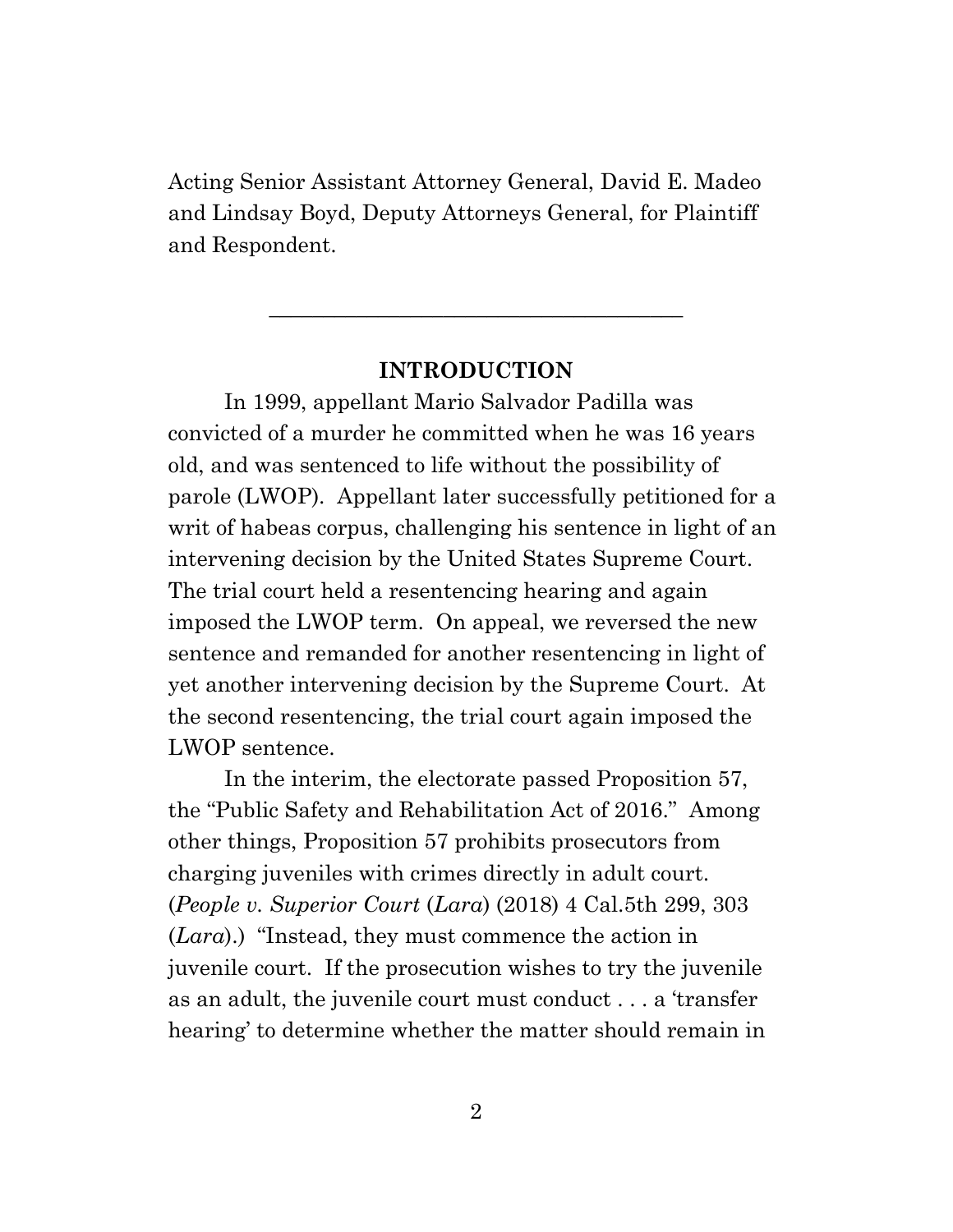juvenile court or be transferred to adult court. Only if the juvenile court transfers the matter to adult court can the juvenile be tried and sentenced as an adult." (*Ibid*.) The California Supreme Court has held that Proposition 57 applies retroactively to cases not yet final at the time it was enacted. (*Lara, supra,* at 304.)

In this appeal, appellant claims he is entitled to a transfer hearing under Proposition 57 because his judgment is not yet final. Respondent asserts that appellant is not entitled to the benefit of the new law's retroactive application for two reasons. First, respondent argues that appellant's judgment of conviction became final long before Proposition 57's enactment, and his subsequent habeas and resentencing proceedings did not reopen its finality for purposes of that measure. Second, respondent contends that our Supreme Court's holding in *Lara* concerning Proposition 57's retroactive application does not apply to appellant because he is now too old to benefit from rehabilitation as a juvenile.

Because appellant's original sentence was vacated and his sentence is no longer final, and because Proposition 57's primary ameliorative effect is on a juvenile offender's sentence, we conclude that the measure applies to preclude imposition of sentence on appellant as an adult, absent a transfer hearing. Regardless of his current age, appellant fits within our Supreme Court's holding that the voters intended Proposition 57 to apply as broadly as possible. Accordingly, we conditionally reverse appellant's sentence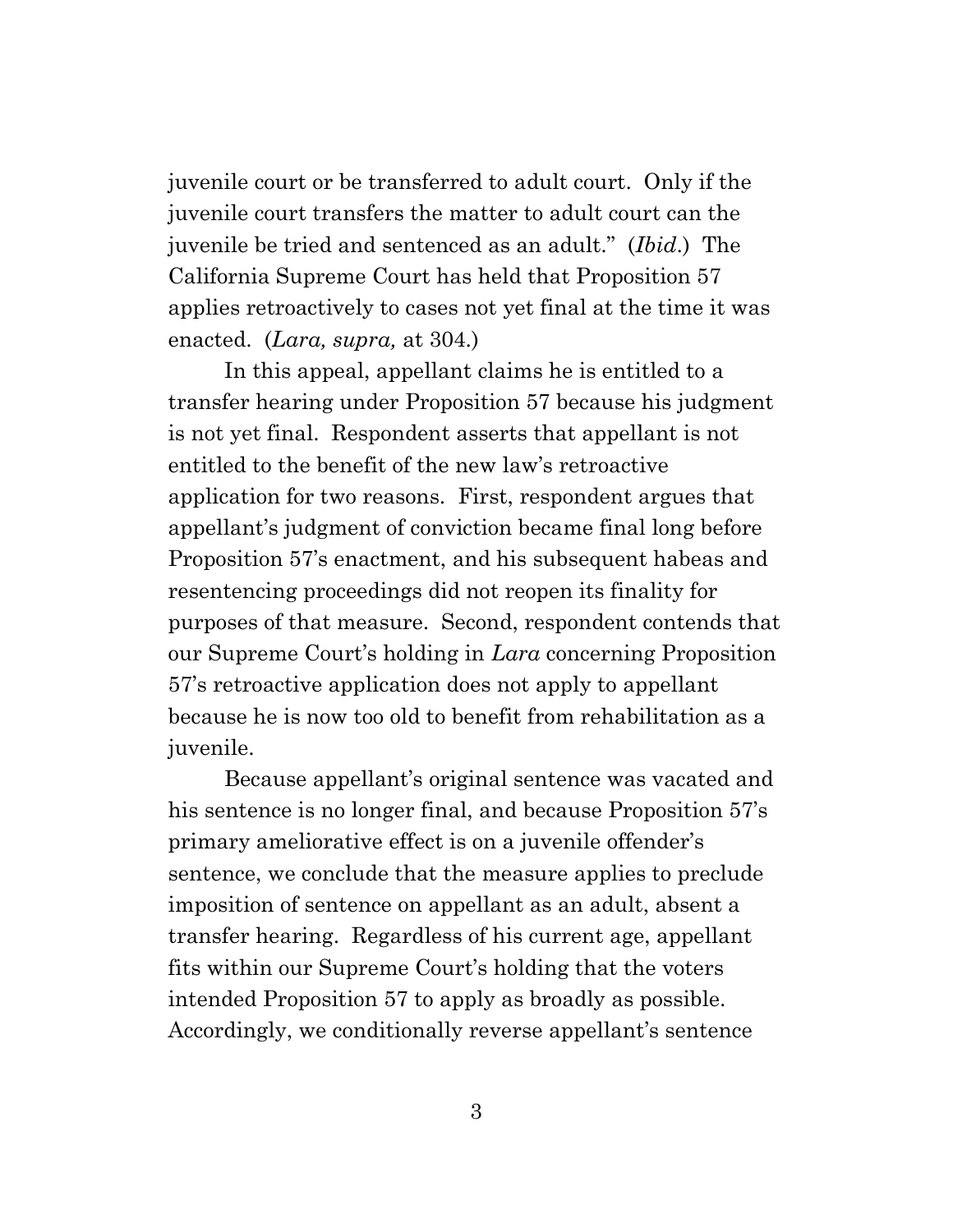and remand for appellant to receive a transfer hearing in the juvenile court.<sup>1</sup>

#### **BACKGROUND**

In 1998, appellant was charged with first degree murder with special-circumstance allegations and conspiracy to commit murder. He committed the offenses that same year, when he was 16 years old. He was tried as an adult, following a hearing at which he was determined not fit to be dealt with under juvenile court law.

The following year, a jury found appellant guilty as charged, and the court imposed the then-mandatory sentence of LWOP. On appeal, this court reversed one of the special-circumstance findings, but otherwise affirmed. The California Supreme Court denied appellant's petition for review in 2001, and he did not petition for a writ of certiorari.

In 2014, appellant filed a petition for a writ of habeas corpus, seeking resentencing in light of *Miller v. Alabama* (2012) 567 U.S. 460, 465, which held that mandatory LWOP sentences for those under the age of 18 at the time of their crimes violated the Eighth Amendment's prohibition on cruel

<sup>&</sup>lt;sup>1</sup> Appellant also challenges his LWOP sentence as unauthorized under Penal Code section 3051, subdivision (b)(4), which affords juveniles sentenced to an LWOP term an opportunity to parole after incarceration for 25 years. In light of our conditional reversal of his sentence, we need not address this additional contention.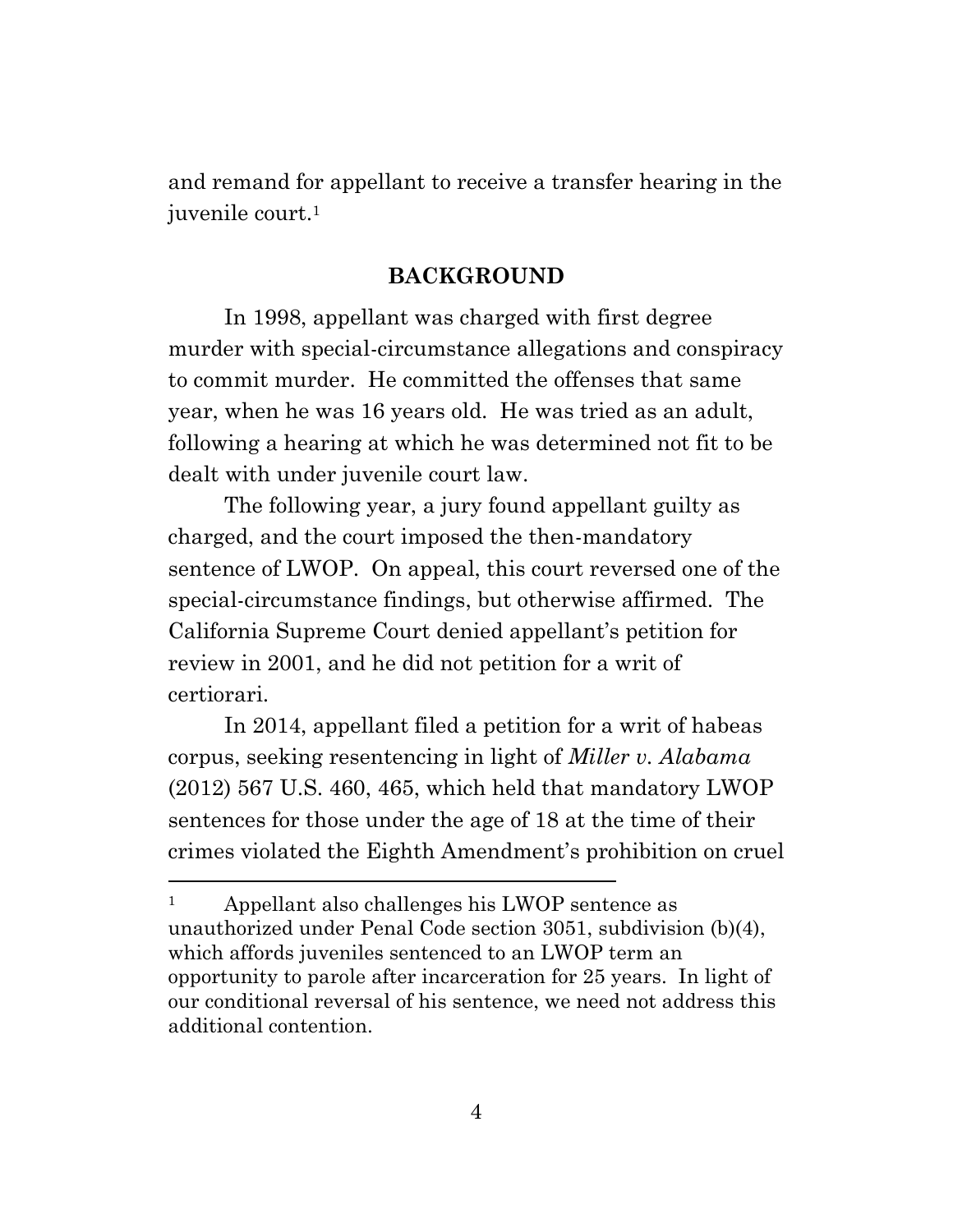and unusual punishments. The trial court agreed appellant was entitled to resentencing, vacated appellant's sentence, and following a resentencing hearing, again imposed the LWOP term.

While appellant's appeal from his resentencing was pending, the United States Supreme Court decided *Montgomery v. Louisiana* (2016) 577 U.S. \_\_\_ [136 S.Ct. 718], which among other things, clarified its holding in *Miller v. Alabama*. Because the trial court had exercised its resentencing discretion without the guidance of *Montgomery*, we reversed and remanded the matter for a new resentencing hearing. (See *People v. Padilla* (2016) 4 Cal.App.5th 656, 661, 674.)

In 2019, on remand from this court, the trial court held a second resentencing hearing and once again sentenced appellant to LWOP. Appellant timely appealed. He contends that in light of Proposition 57, enacted after our opinion on appeal from his first resentencing, he is entitled to a transfer hearing in the juvenile court.

#### **DISCUSSION**

### **A.** *Governing Principles*

#### **1.** *Proposition 57*

At the time appellant was charged in 1998, "'a child could be tried in criminal court only after a judicial determination . . . that he or she was unfit to be dealt with under juvenile court law.'" (*Lara*, *supra*, 4 Cal.5th at 305.) Absent such a determination, "any individual less than 18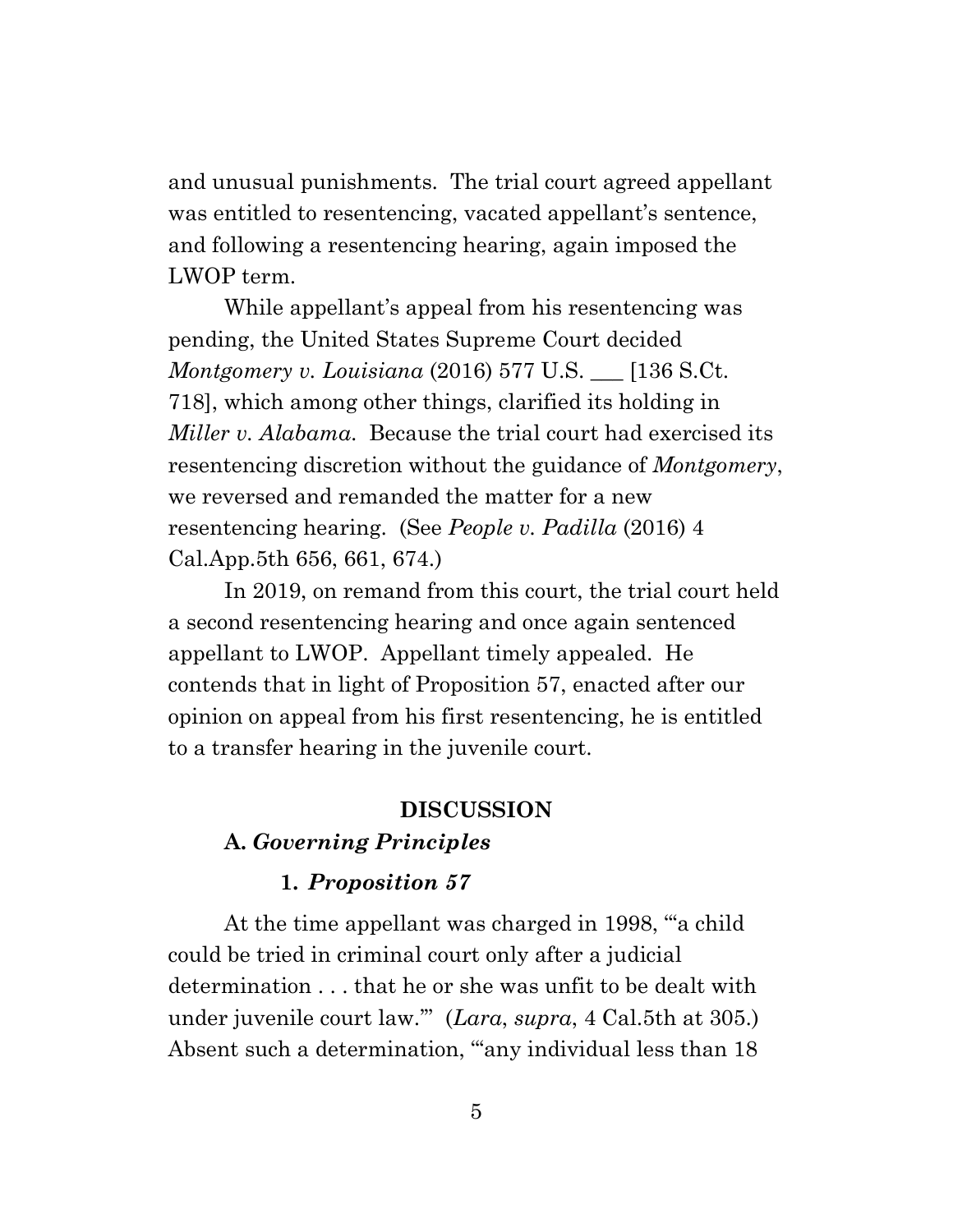years of age who violate[d] the criminal law [came] within the jurisdiction of the juvenile court . . . .'" (*Ibid.*) "Amendments to [the Welfare and Institutions Code] in 1999 and 2000 . . . changed this historical rule. Under the changes, in specified circumstances, prosecutors were permitted, and sometimes required, to file charges against a juvenile directly in criminal court, where the juvenile would be treated as an adult." (*Lara*, *supra*, at 305.)

In November 2016, voters passed Proposition 57, again changing the procedure for charging juveniles. (*Lara*, *supra*, 4 Cal.5th at 303, 305.) According to the text of this measure, it was intended to "[s]top the revolving door of crime by emphasizing rehabilitation, especially for juveniles" and to "[r]equire a judge, not a prosecutor, to decide whether juveniles should be tried in adult court . . . ." (Voter Information Guide, Gen. Elec. (Nov. 8, 2016) text of Prop. 57, § 2, p. 141, (2016 Voter Guide).) The voters mandated that Proposition 57's provisions be "broadly construed to accomplish its purposes." (2016 Voter Guide, *supra,* at § 5, p. 145.)

""Among other provisions, Proposition 57 amended the Welfare and Institutions Code so as to eliminate direct filing by prosecutors. Certain categories of minors . . . can still be tried in criminal court, but only after a juvenile court judge conducts a transfer hearing to consider various factors such as the minor's maturity, degree of criminal sophistication, prior delinquent history, and whether the minor can be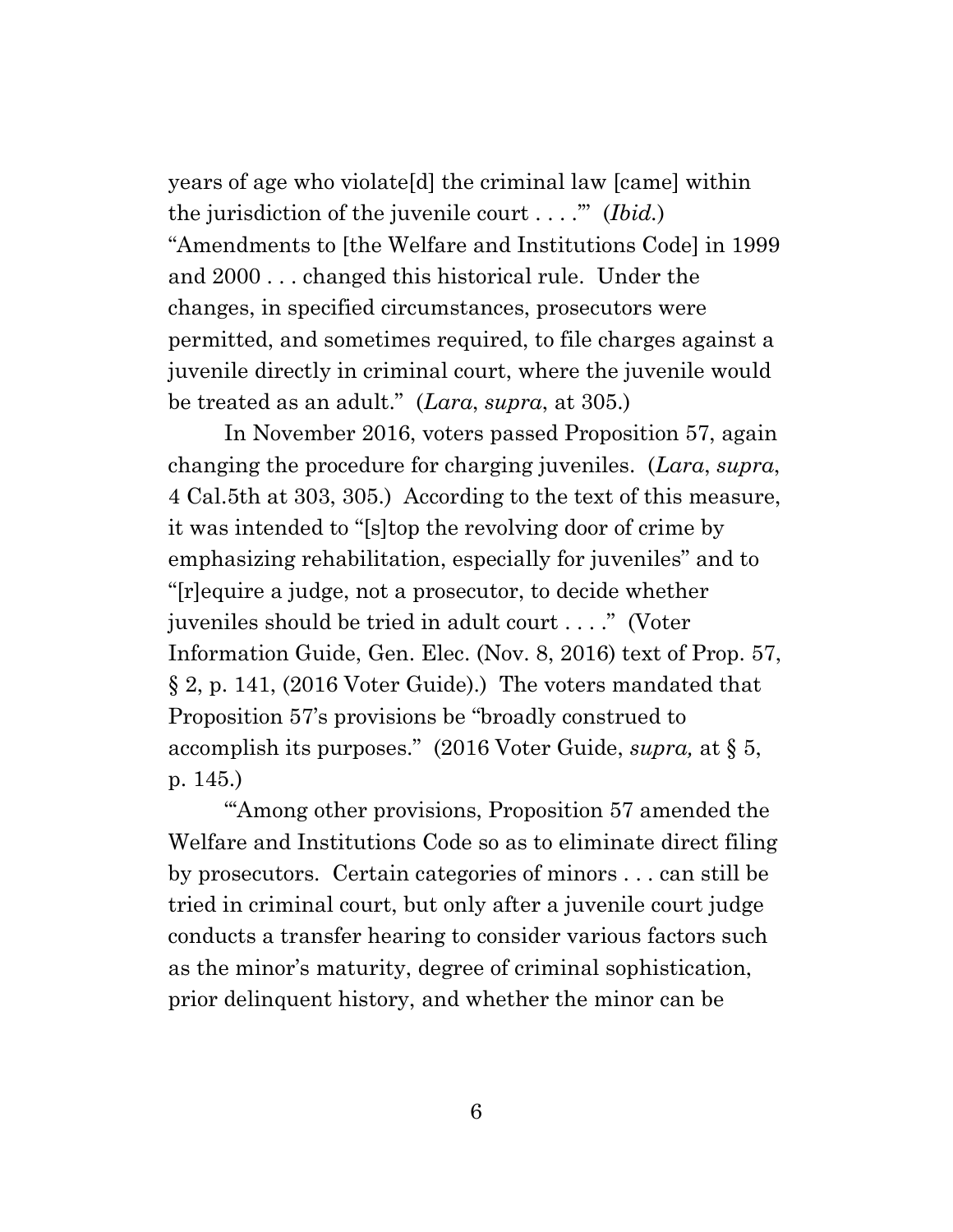rehabilitated.'"2 (*Lara*, *supra*, 4 Cal.5th at 305.) "Only if the juvenile court transfers the matter to adult court can the juvenile be tried and sentenced as an adult." (*Id.* at 303.)

While Proposition 57's transfer hearing is similar in some respects to the fitness hearing conducted prior to the 1999 and 2000 amendments, there are key differences. Notably, under prior law, juveniles age 16 or older who were accused of certain offenses, including murder, were subject to a rebuttable presumption that they were unfit for juvenile court treatment. (Former Welf. & Inst. Code, § 707.) No such presumption applies in transfer hearings under Proposition 57, and the People have the burden to show that the juvenile should be treated as an adult. (Welf. & Inst. Code, § 707, subd. (a); *Castillero*, *supra*, 33 Cal.App.5th at 398; *J.N. v. Superior Court* (2018) 23 Cal.App.5th 706, 715.) In addition, in fitness hearings under prior law, a juvenile court could retain jurisdiction over a juvenile age 16 or older accused of certain offenses, including murder, only if it found the individual suitable for juvenile court treatment under each of five criteria. (Former Welf. & Inst. Code, § 707, subd. (c) [court must find juvenile suitable "under each and every one of the above criteria"].) In a transfer hearing under current law, the court must consider those five

<sup>2</sup> Effective January 1, 2019, Senate Bill No. 1391 (2017-2018 Reg. Sess.) further amended the applicable provisions of the Welfare and Institutions Code (*People v. Castillero* (2019) 33 Cal.App.5th 393, 399 (*Castillero*)), but those changes are not relevant to this appeal.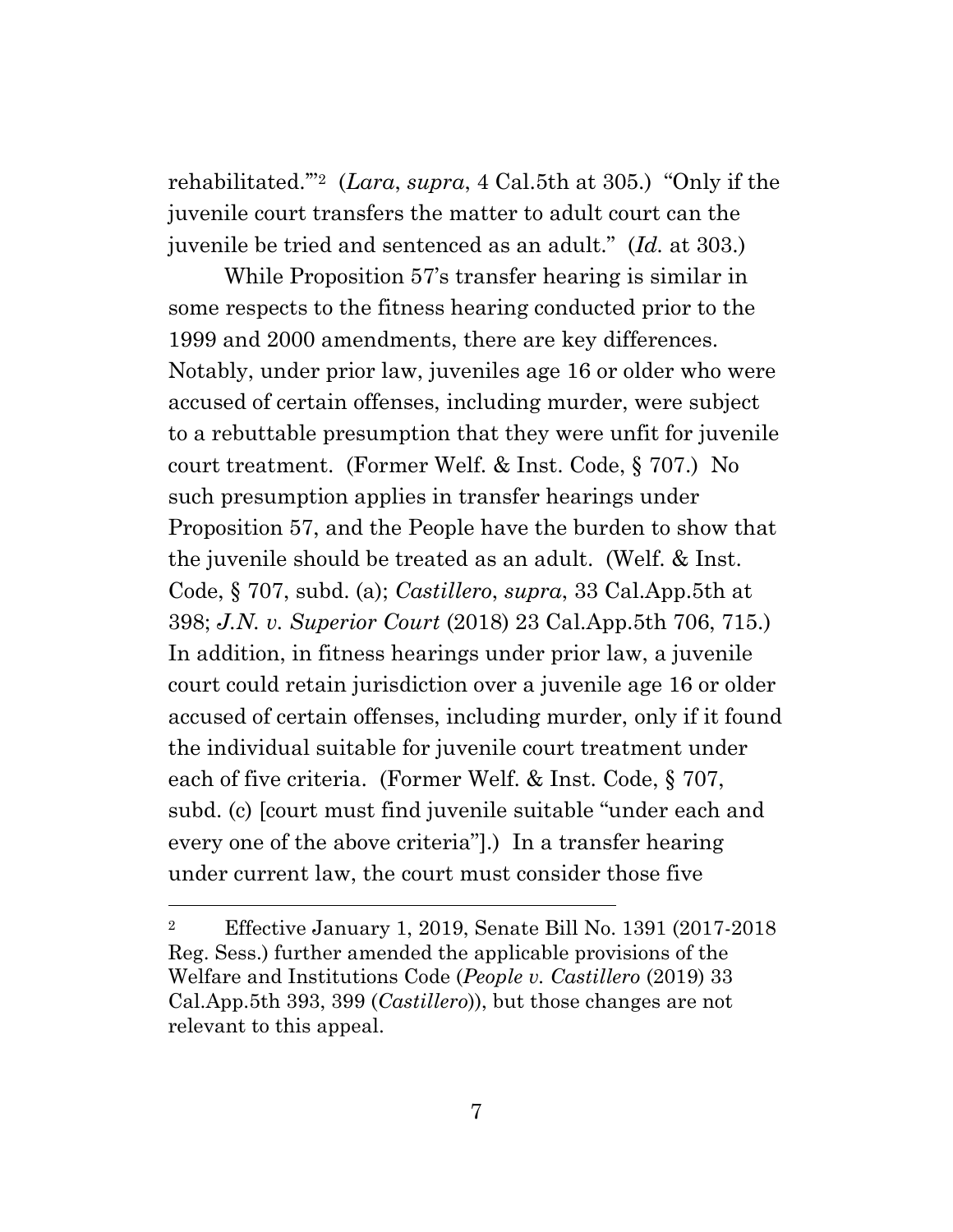criteria, but has broad discretion in applying them, and need not find that all five support juvenile court treatment. (See Welf. & Inst. Code, § 707, subd. (a)(3) ["the court shall consider the criteria specified"]; *Castillero*, *supra*, at 398 [court has broad discretion to apply these statutory criteria].)<sup>3</sup>

One Court of Appeal to consider the effect of Proposition 57 concluded that its primary benefit to juvenile defendants is in potentially affording them the dispositions rendered in juvenile court, rather than the generally much more severe criminal sentences in adult court.4 (*People v.*

<sup>&</sup>lt;sup>3</sup> The five statutory criteria are: (1) "[t]he degree of criminal sophistication exhibited by the minor" which may include consideration of such factors as "the minor's age, maturity, intellectual capacity, and physical, mental, and emotional health at the time of the alleged offense, the minor's impetuosity or failure to appreciate risks and consequences of criminal behavior, . . . and the effect of the minor's family and community environment and childhood trauma on the minor's criminal sophistication"; (2) "[w]hether the minor can be rehabilitated prior to the expiration of the juvenile court's jurisdiction"; (3) "[t]he minor's previous delinquent history"; (4) "[s]uccess of previous attempts by the juvenile court to rehabilitate the minor"; and (5) "[t]he circumstances and gravity of the offense alleged in the petition to have been committed by the minor."

<sup>&</sup>quot;There is no "sentence," per se, in juvenile court. Rather, a judge can impose a wide variety of rehabilitation alternatives after conducting a "dispositional hearing," which is equivalent to a sentencing hearing in a criminal court. [Citations.] In the more serious cases, a juvenile court can "commit" a minor to juvenile hall or to the Division of Juvenile Justice (DJJ) . . . . DJJ (*Fn. continued on the next page*.)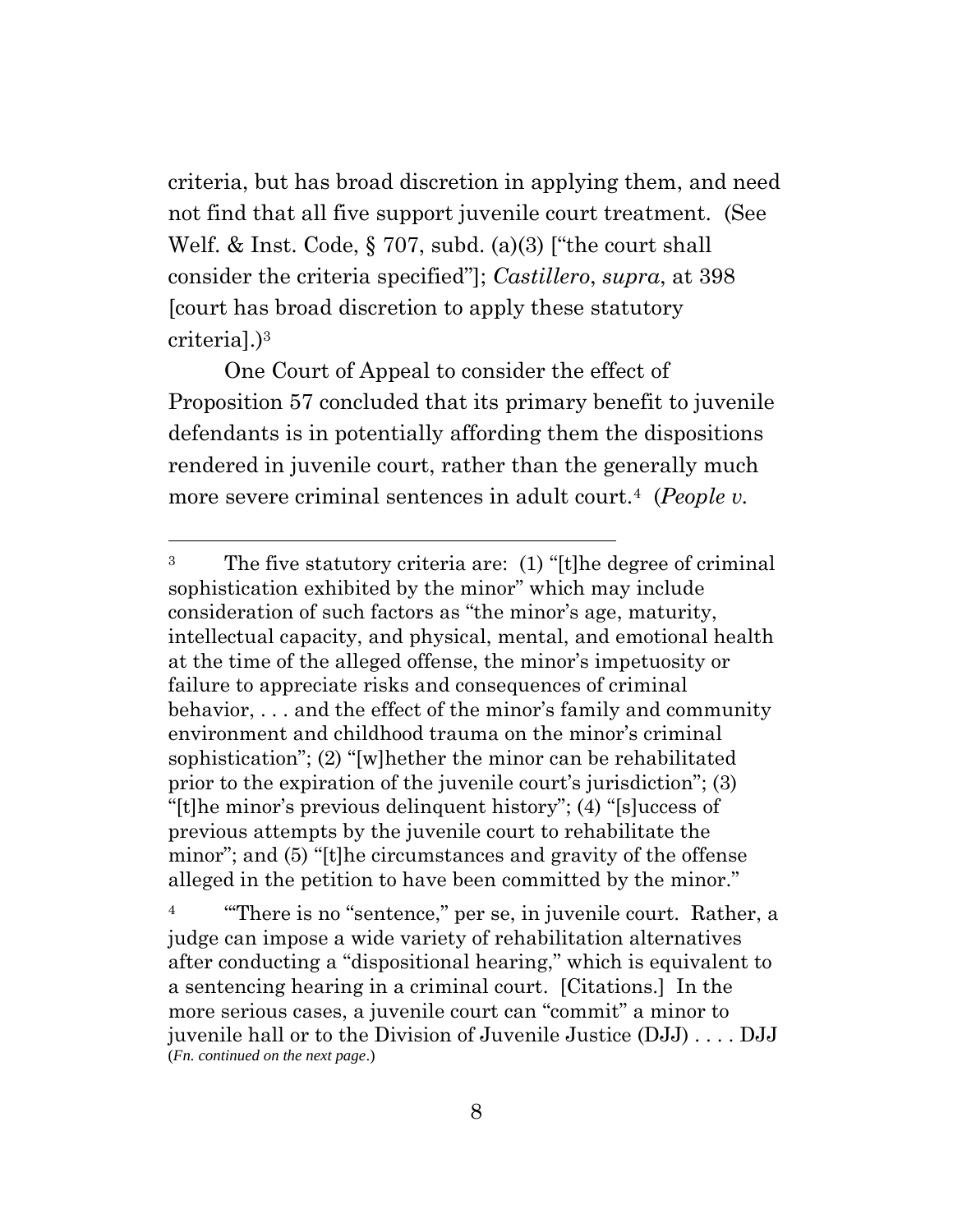*Cervantes* (2017) 9 Cal.App.5th 569, 612, (*Cervantes*) disapproved on another ground in *Lara*, *supra*, 4 Cal.5th at 314-315.) Indeed, the court noted that "adult criminal sentencing is the biggest disadvantage to being 'tried in adult court.'" (*Cervantes*, *supra*, at 612.) Despite its conclusion that Proposition 57 did not apply retroactively (a holding disapproved by *Lara*, as discussed below), *Cervantes* held that the purposes and features of Proposition 57 mandated that on remand for resentencing, a juvenile offender could not be "'sentenced in adult court'" without a prior transfer hearing. (*Cervantes*, *supra,* at 612.)

## **2.** *Retroactive Application of Ameliorative Statutes*

Whether a statute operates retroactively or only prospectively is a matter of legislative intent. (*People v. Brown* (2012) 54 Cal.4th 314, 319.) In *In re Estrada* (1965) 63 Cal.2d 740 (*Estrada*), our Supreme Court concluded that statutory amendments mitigating punishment for an offense applied retroactively to a petitioner who at the time of enactment, had committed the offense but had not yet been

commitments can range from one year or less for nonserious offenses, and up to seven years for the most serious offenses, including murder. [Citation.] A minor committed to DJJ must generally be discharged no later than 23 years of age. [Citation.]'" (*Lara*, *supra*, 4 Cal.5th at 306-307.) Under certain circumstances, that discharge may be further delayed. (Welf. & Inst. Code, §§ 1780, 1782.)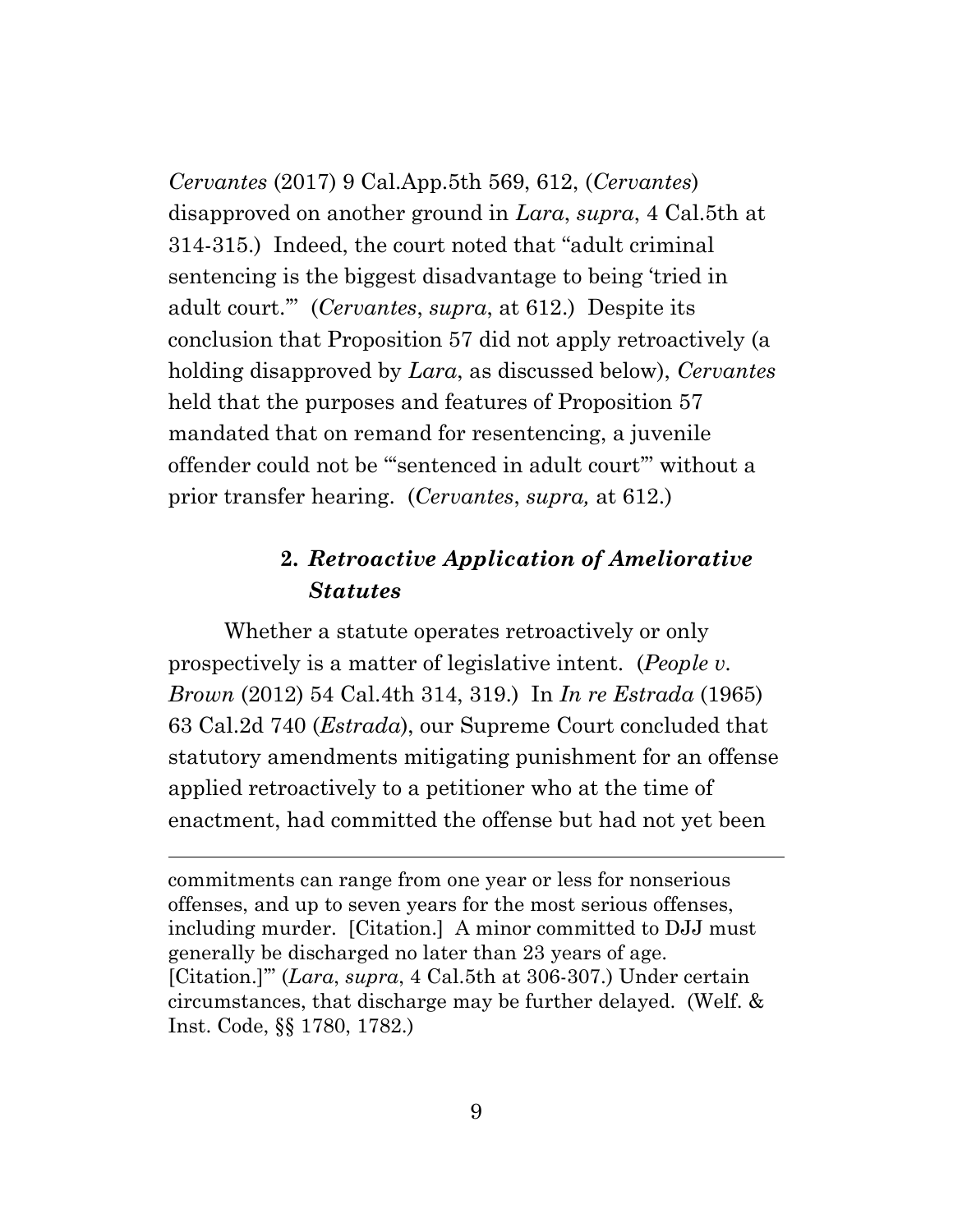convicted and sentenced. (*Id.* at 742-743, 748.) The court reasoned that when the Legislature makes an ameliorative change to criminal law, it must have determined the former law was too severe. (*Id.* at 744-745.) As a result, absent indications of a contrary intent, "[i]t is an inevitable inference that the Legislature must have intended that the new statute . . . should apply to every case to which it constitutionally could apply." (*Id.* at 745.) According to the court, an ameliorative criminal statute may be constitutionally applied to acts committed before its passage, "provided the judgment convicting the defendant of the act is not final." (*Ibid.*) Thus, under *Estrada*, absent indications of the legislative body's contrary intent, courts presume it intended an ameliorative statute to apply retroactively to all nonfinal judgments. (See *ibid.*)

Applying this rule in *Lara*, our Supreme Court concluded that Proposition 57 constituted an ameliorative change to the criminal law. (*Lara*, *supra*, 4 Cal.5th at 309.) Finding no contrary indications, it further concluded the voters intended Proposition 57 "'to extend as broadly as possible.'" (*Lara*, *supra*, at 309*.*) Accordingly, the court held Proposition 57 applied retroactively to "all juveniles charged directly in adult court whose judgment was not final at the time it was enacted."5 (*Lara*, at 304.) As discussed further

<sup>5</sup> While *Lara* expressly addressed juveniles charged directly in adult court, courts have held that its ruling extends equally to individuals who, like appellant, received a fitness hearing under the former law's standards. (*Castillero*, *supra*, 33 Cal.App.5th at (*Fn. continued on the next page*.)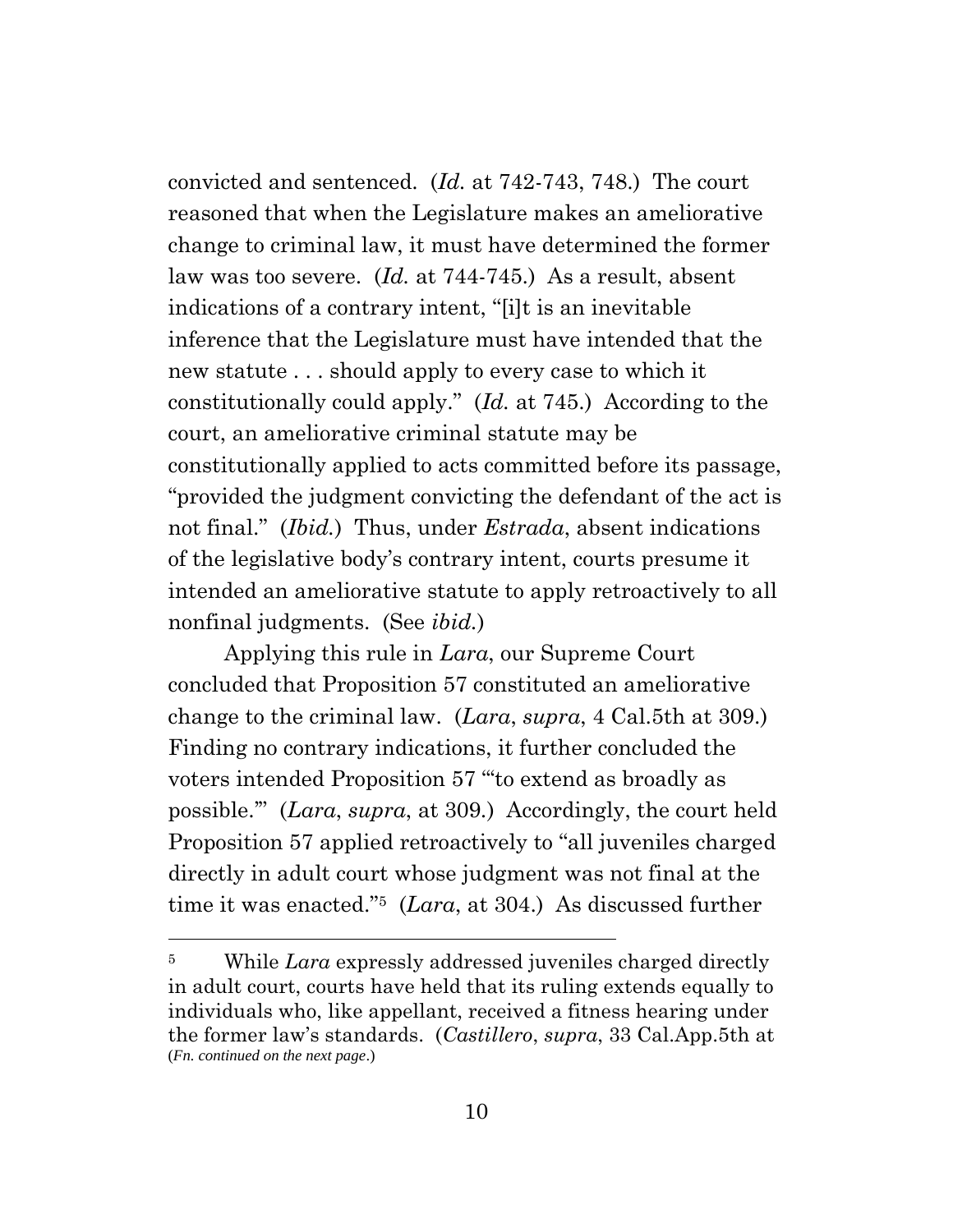below, if, at a retroactive transfer hearing, the juvenile court finds a defendant would have been fit for juvenile court treatment, the defendant's sentence must be reversed, and the juvenile court must then treat the convictions as juvenile adjudications and impose an appropriate disposition. (*Lara*, at 310, 313.)

#### **3.** *Final Judgments*

Under *Estrada*, "[t]he key date [for retroactivity purposes] is the date of final judgment." (*Estrada*, *supra*, 63 Cal.2d at 744*.*) A retroactive ameliorative statute applies in a given case if it "becomes effective prior to the date the judgment of conviction becomes final . . . ." (*Ibid.*) The court did not specify when a judgment becomes "final" for retroactivity purposes.

Several months before *Estrada*, however, the California Supreme Court discussed the finality of a judgment in *In re Spencer* (1965) 63 Cal.2d 400 (*Spencer*). In ruling on a habeas petition raising federal constitutional challenges, the *Spencer* court noted the United States Supreme Court had defined the point of finality as "'where the judgment of conviction was rendered, the availability of appeal exhausted, and the time for petition for certiorari . . . elapsed . . . ."' (*Id.* at 405, quoting *Linkletter v. Walker* (1965) 381 U.S. 618, 622, fn. 5.) Finality therefore denoted

399; *People v. Garcia* (2018) 30 Cal.App.5th 316, 324-325 (*Garcia*).)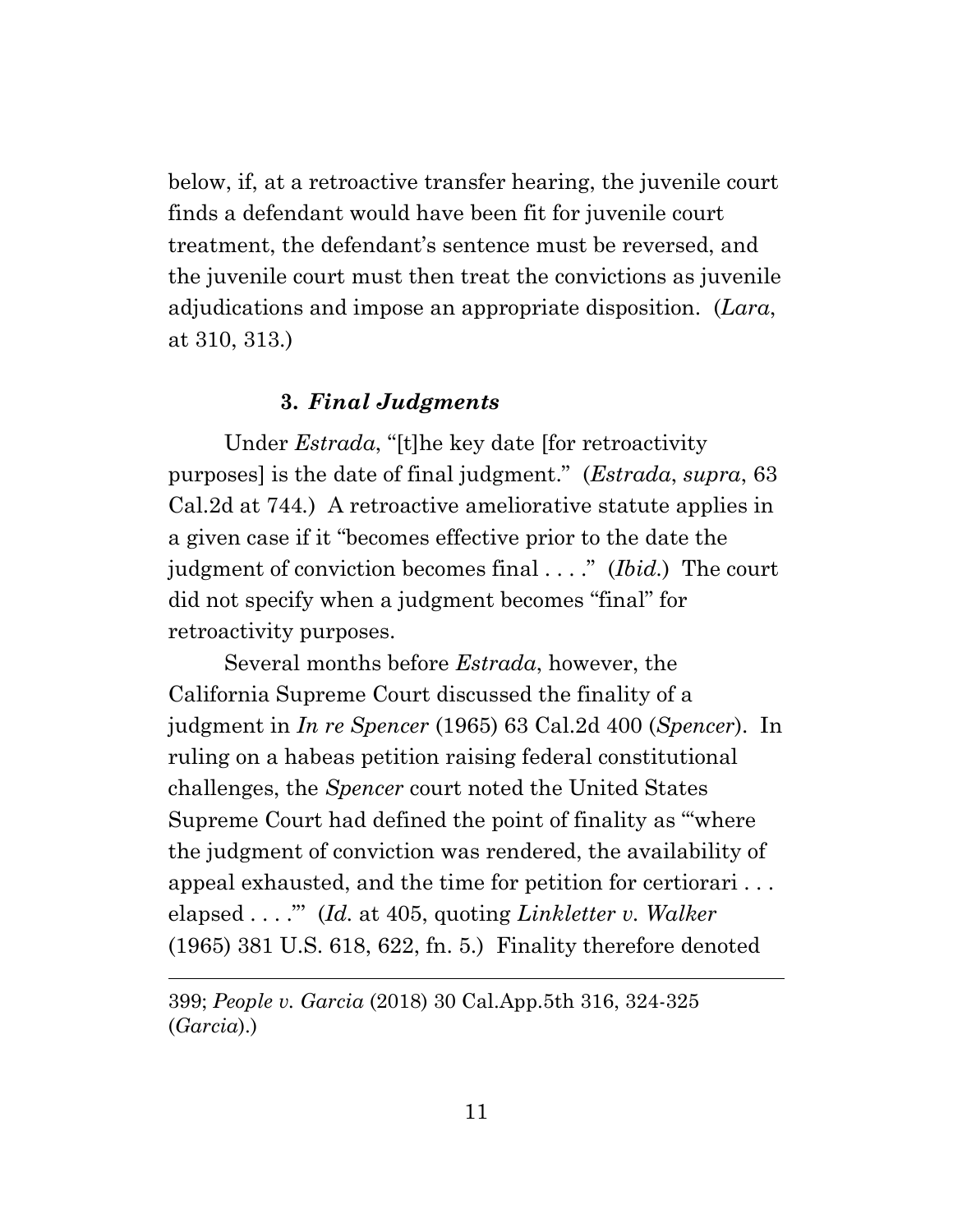"that point at which the courts can no longer provide a remedy to a defendant on direct review." (*Spencer*, *supra,* at 405*.*) Our Supreme Court has since applied this definition of finality to the *Estrada* retroactivity rule, stating that an amendatory statute applies in "'any [criminal] proceeding [that], at the time of the supervening legislation, has not yet reached final disposition in the highest court authorized to review it.'" (*People v. Rossi* (1976) 18 Cal.3d 295, 304 (*Rossi*), quoting *Bell v. Maryland* (1964) 378 U.S. 226, 230; accord, *People v. Vieira* (2005) 35 Cal.4th 264, 306 [for purposes of *Estrada* rule, ""a judgment is not final until the time for petitioning for a writ of certiorari in the United States Supreme Court has passed'" (quoting *People v. Nasalga* (1996) 12 Cal.4th 784, 789, fn. 5)].)

This rule of finality is easy to apply in a typical case, where a criminal defendant is convicted and sentenced, the judgment is affirmed on appeal, a petition for review in the California Supreme Court is either denied or never filed, and a petition for certiorari in the United States Supreme Court is likewise denied or never filed. But questions have arisen as to how this rule applies in different procedural settings.

In *People v. Jackson* (1967) 67 Cal.2d 96 (*Jackson*), a capital defendant's judgment of death became final when he failed to seek certiorari. (*Id.* at 97, 98.) In a subsequent habeas corpus proceeding, the California Supreme Court reversed his death sentence and remanded for a penalty retrial. (*Id.* at 97.) The defendant was again sentenced to death, and in the automatic appeal, sought to raise both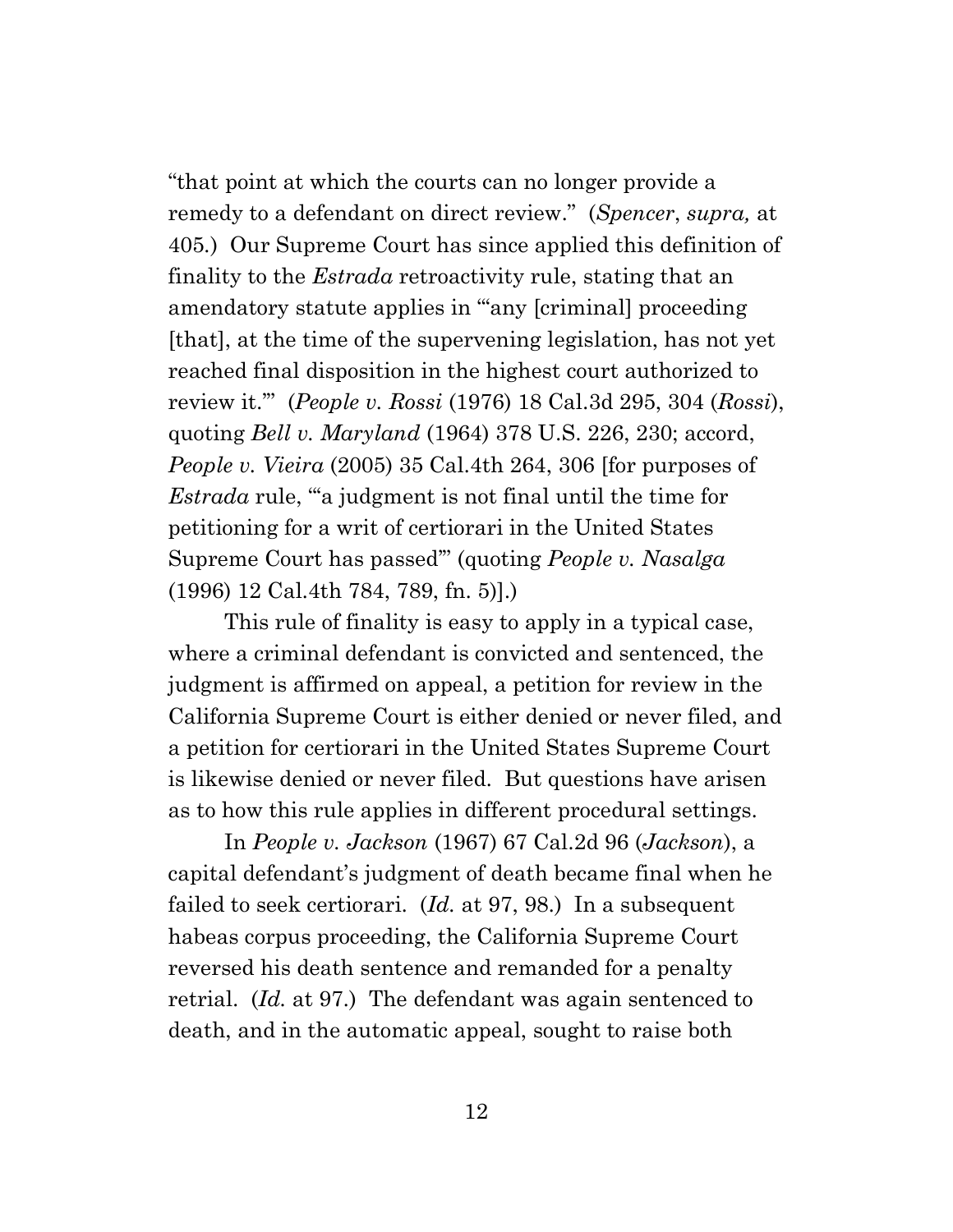guilt-phase and penalty-phase claims based on *Escobedo v. State of Illinois* (1964) 378 U.S. 478 (*Escobedo*), decided after his original judgment became final but before his penalty retrial. (*Jackson*, *supra*, at 98-99.) Because *Escobedo* applied retroactively only to judgments not yet final at the time it was decided (*In re Lopez* (1965) 62 Cal.2d 368, 372), our Supreme Court rejected the defendant's attempt to challenge his convictions based on that decision, noting that it had reversed only the defendant's death sentence: "The scope of this retrial is a matter of state procedure under which the original judgment on the issue of guilt remains final during the retrial of the penalty issue and during all appellate proceedings reviewing the trial court's decision on that issue." (*Jackson*, at 99; accord, *People v. Kemp* (1974) 10 Cal.3d 611, 614 (*Kemp*) [applying *Jackson* to preclude capital defendant's *Escobedo*-based challenge to his final judgment on guilt following penalty retrial].)6 At the same

<sup>6</sup> Our Supreme Court recently observed that "[i]n criminal actions, the terms 'judgment' and '"sentence"' are generally considered 'synonymous' [citation], and there is no 'judgment of conviction' without a sentence [citation]." (*People v. McKenzie* (2020) 9 Cal.5th 40, 46 (*McKenzie*).) *Jackson*'s distinction between the "judgment on the issue of guilt" and the "penalty" for purposes of finality appears to depart from that rule. (*Jackson*, *supra*, 67 Cal.2d at 99.) As we are aware of no non-capital case applying *Jackson*'s rule, it is conceivable this distinction stems from the unique nature of capital trials, which are subject to bifurcated guilt and penalty phases. (See *Phillips v. Vasquez* (9th Cir. 1995) 56 F.3d 1030, 1033, fn. 1 [describing *Kemp* and *Jackson* as holding "that a conviction under California's (*Fn. continued on the next page*.)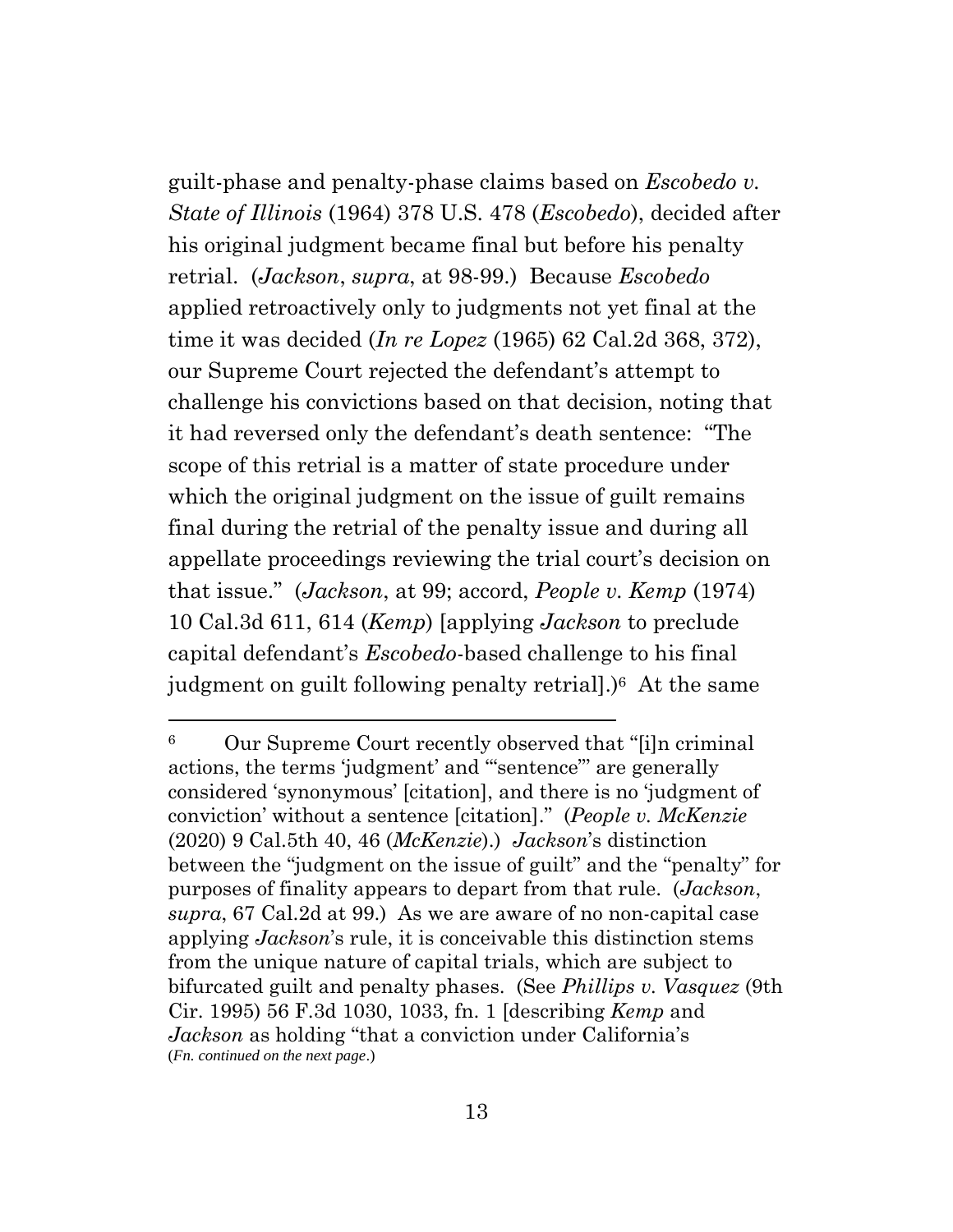time, however, the court agreed that the defendant could rely on *Escobedo* to challenge his new *sentence*, notwithstanding that his "conviction was final" before that case was decided. (*Jackson*, *supra*, at 100.)

*Jackson* therefore established that a collateral proceeding may reopen the finality of a sentence for retroactivity purposes, even while the conviction remains final. While *Jackson* involved the retroactivity of constitutional law, rather than an ameliorative statute, it applied the same definition of finality later applied in *Rossi*. (See *Jackson*, *supra*, 67 Cal.2d at 98 ["A judgment becomes final when all avenues of direct review are exhausted"], citing, inter alia, *Spencer*, *supra*, 63 Cal.2d at 405.)

#### **B.** *Analysis*

Appellant claims he is entitled to a transfer hearing under Proposition 57, asserting its provisions apply retroactively to him. He maintains we should therefore conditionally reverse his judgment and refer the matter to the juvenile court. Appellant argues his judgment is not yet final because we reversed his sentence and remanded the case for resentencing in 2016, and he is now appealing from

bifurcated process for adjudicating death penalty cases is a final judgment"].) Yet the interest in retaining the finality of convictions despite ongoing sentencing proceedings applies in other contexts as well. Because we conclude that Proposition 57 applies retroactively to appellant's resentencing, we need not decide whether *Jackson* applies to non-capital cases.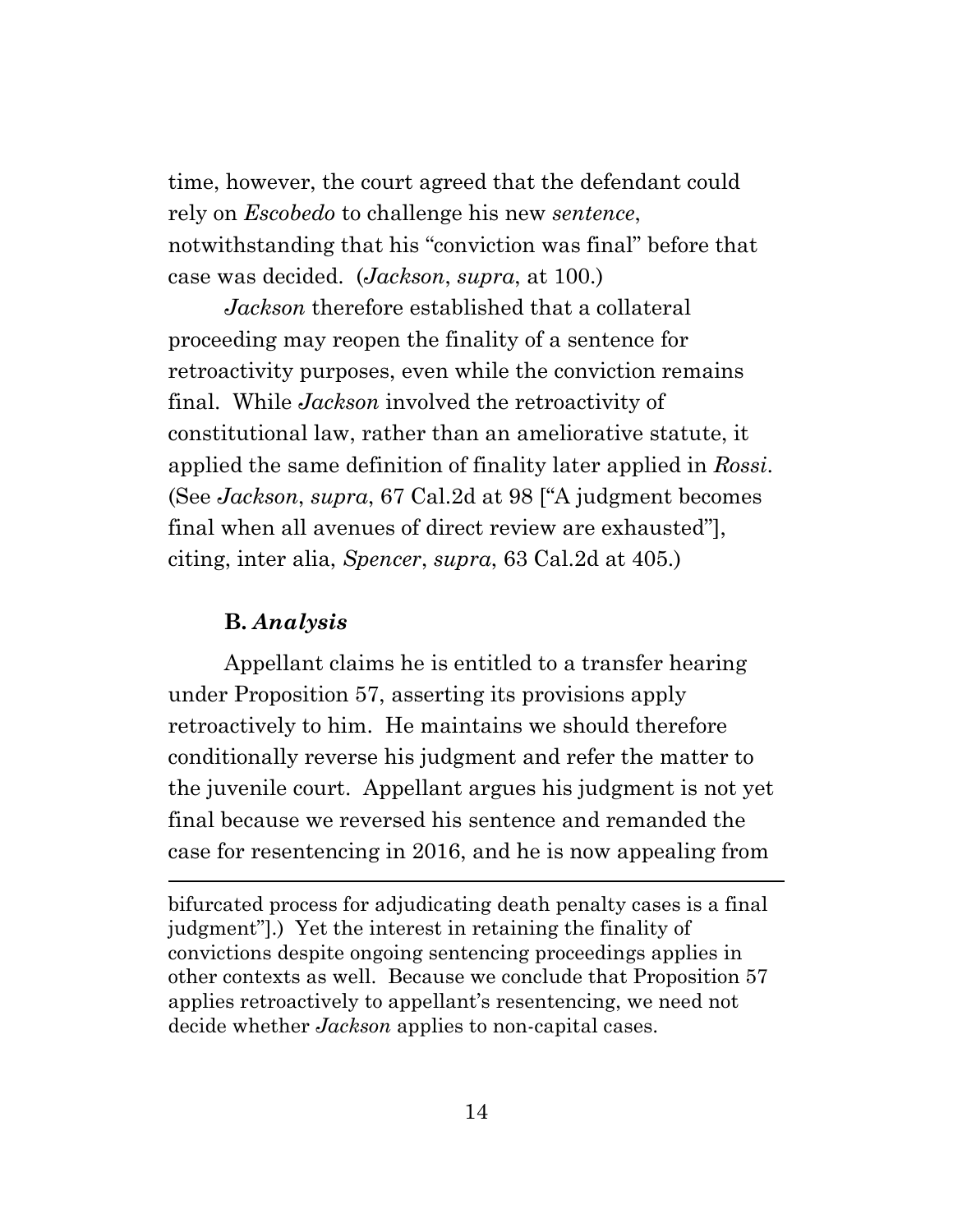that resentencing. Respondent counters that appellant's judgment became final in 2001, when he originally exhausted direct appeal procedures. Respondent contends the reopening of appellant's sentencing following his successful habeas petition had no effect on the finality of his "judgment of conviction," and therefore does not entitle him to the benefit of Proposition 57's retroactive application.

We begin with the simple observation that appellant's sentence is not final: the superior court vacated his original sentence and resentenced him, we then reversed his new sentence and remanded for another resentencing, and appellant has taken this direct appeal from his second resentencing. Because appellant's sentence is still pending on direct appeal, his judgment is not final under our Supreme Court's definition of finality for retroactivity purposes. (See *Jackson*, *supra*, 67 Cal.2d at 100; *McKenzie*, *supra*, 9 Cal.5th at 46; *Rossi*, *supra*, 18 Cal.3d at 304.)

Respondent does not suggest that appellant's sentence is entirely immune to challenges based on retroactive changes to the law. Instead, citing the *Jackson*/*Kemp* rule, respondent contends that appellant's judgment remains final as to his conviction and all other matters not encompassed by his resentencing, including "pretrial proceedings under Proposition 57," such that he may not benefit from that measure's retroactive operation. We disagree.

Assuming the rule established in these capital cases applies in other contexts, it would not preclude appellant's claim based on Proposition 57 because that measure affects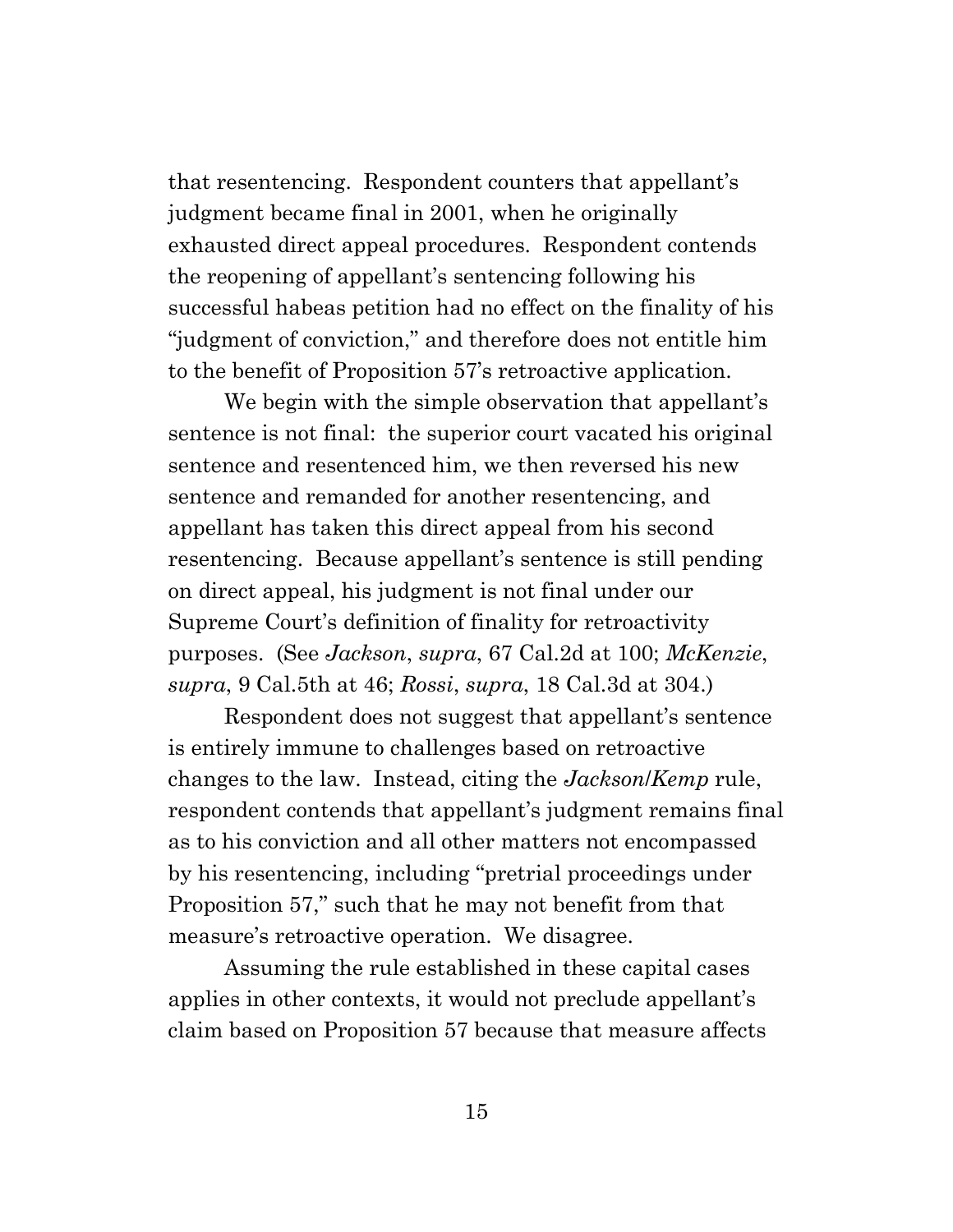his *sentencing*, independent of its potential effect on his convictions. As the *Cervantes* court observed, a juvenile disposition is far more advantageous to the defendant than a criminal sentence for the same offense: indeed, "adult criminal sentencing is the biggest disadvantage to being 'tried in adult court . . . .'" (*Cervantes*, *supra*, 9 Cal.App.5th at 612.)

Based on the purposes underlying Proposition 57 and the substantially more severe consequences of sentencing in adult court for many juvenile felons, the court in *Cervantes* concluded that a juvenile felon may not be "'sentenced in adult court'" without a prior transfer hearing. (*Cervantes*, *supra*, 9 Cal.App.5th at 612.) Thus, even before its ruling that Proposition 57 was not retroactive was disapproved in *Lara,* the *Cervantes* court recognized that a defendant may not be resentenced on remand without a prior transfer hearing. (*Cervantes*, *supra*, at 612.) *Lara* left undisturbed *Cervantes*'s conclusion about Proposition 57's application to sentencing.

In *Lara* itself, the court stated that "[o]nly if the juvenile court transfers the matter to adult court can the juvenile be tried and sentenced as an adult." (*Lara*, *supra*, 4 Cal.5th at 303.) Relying on this language, the court in *People v. Ramirez* (2019) 35 Cal.App.5th 55, 64 (*Ramirez*) held that on a limited remand for resentencing, "the trial court was *required* to consider the effect of Proposition 57 and issue any related orders," thereby rejecting the People's contention that the defendant's request for a transfer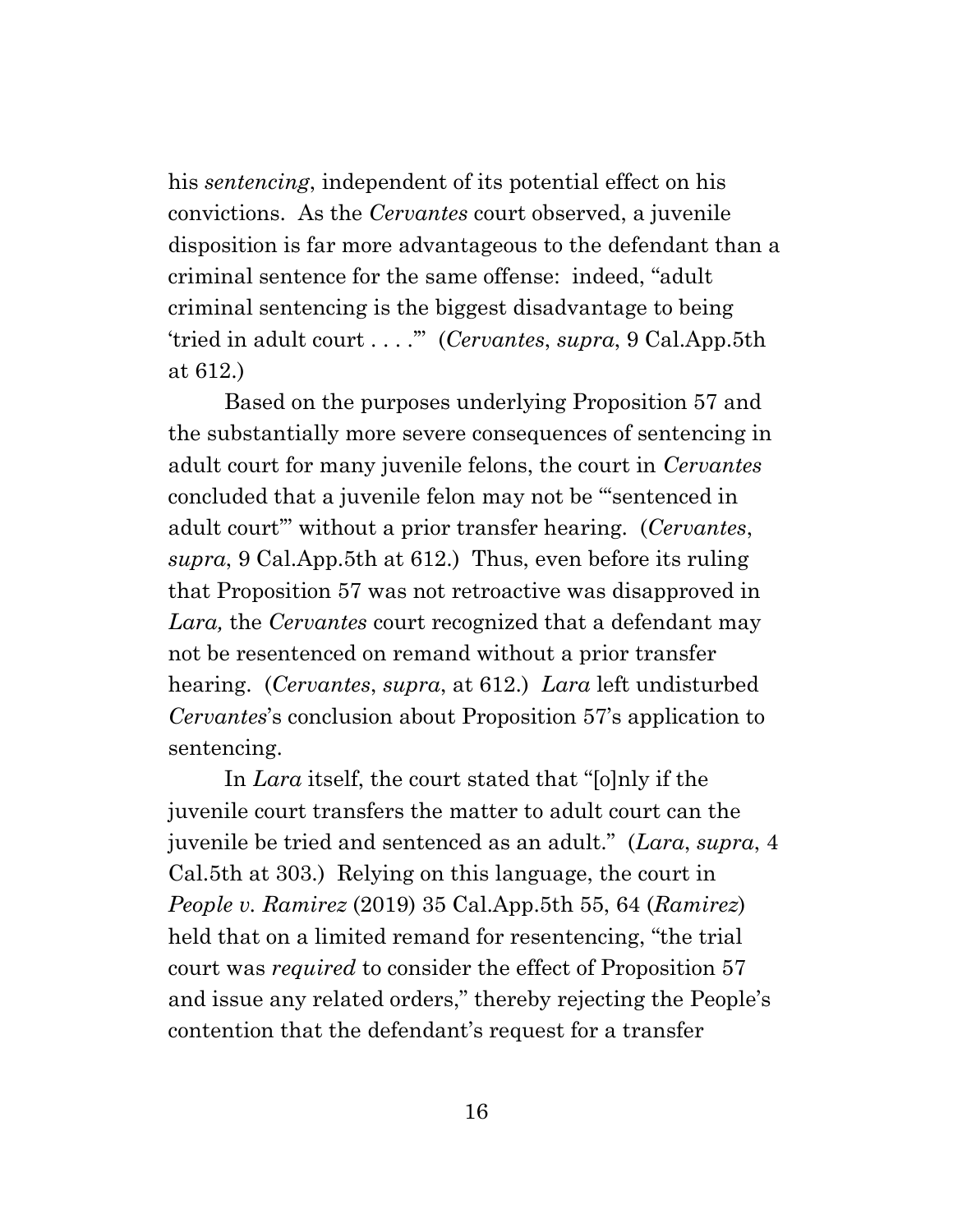hearing exceeded the scope of a limited remand. The *Ramirez* court explained that although it had remanded the defendants' case for resentencing in light of intervening precedent, "the trial court had jurisdiction to consider any and all factors that would affect sentencing," including Proposition 57. (*Ramirez*, *supra*, at 64*.*)

Because Proposition 57's primary ameliorative effect is on a juvenile offender's sentence, independent of the convictions, we conclude it applies retroactively to appellant's nonfinal sentence and requires that he receive a transfer hearing.7 (See *Lara*, s*upra*, 4 Cal.5th at 303; *Ramirez*, *supra*, 35 Cal.App.5th at 64; *Cervantes*, s*upra*, 9 Cal.App.5th at 612.) Any resulting effect on appellant's convictions would be a mere byproduct of his required treatment as a juvenile, should the juvenile court decide that he would have been fit for such treatment. (See *Lara*, *supra*, at 306 ["'there are no "conviction[s]" in juvenile court'"]; Welf. & Inst. Code, § 203 ["An order adjudging a minor to be a ward of the juvenile court shall not be deemed a conviction of a crime for any purpose"].) A juvenile court's decision in a retroactive transfer hearing to treat the defendant as a juvenile does not disturb the jury's findings; rather, the court must treat the defendant's convictions as juvenile

<sup>7</sup> For similar reasons, we reject respondent's contention that appellant's claim should be denied because it falls outside the scope of our prior limited remand for resentencing. (See *Ramirez*, *supra*, 35 Cal.App.5th at 64.)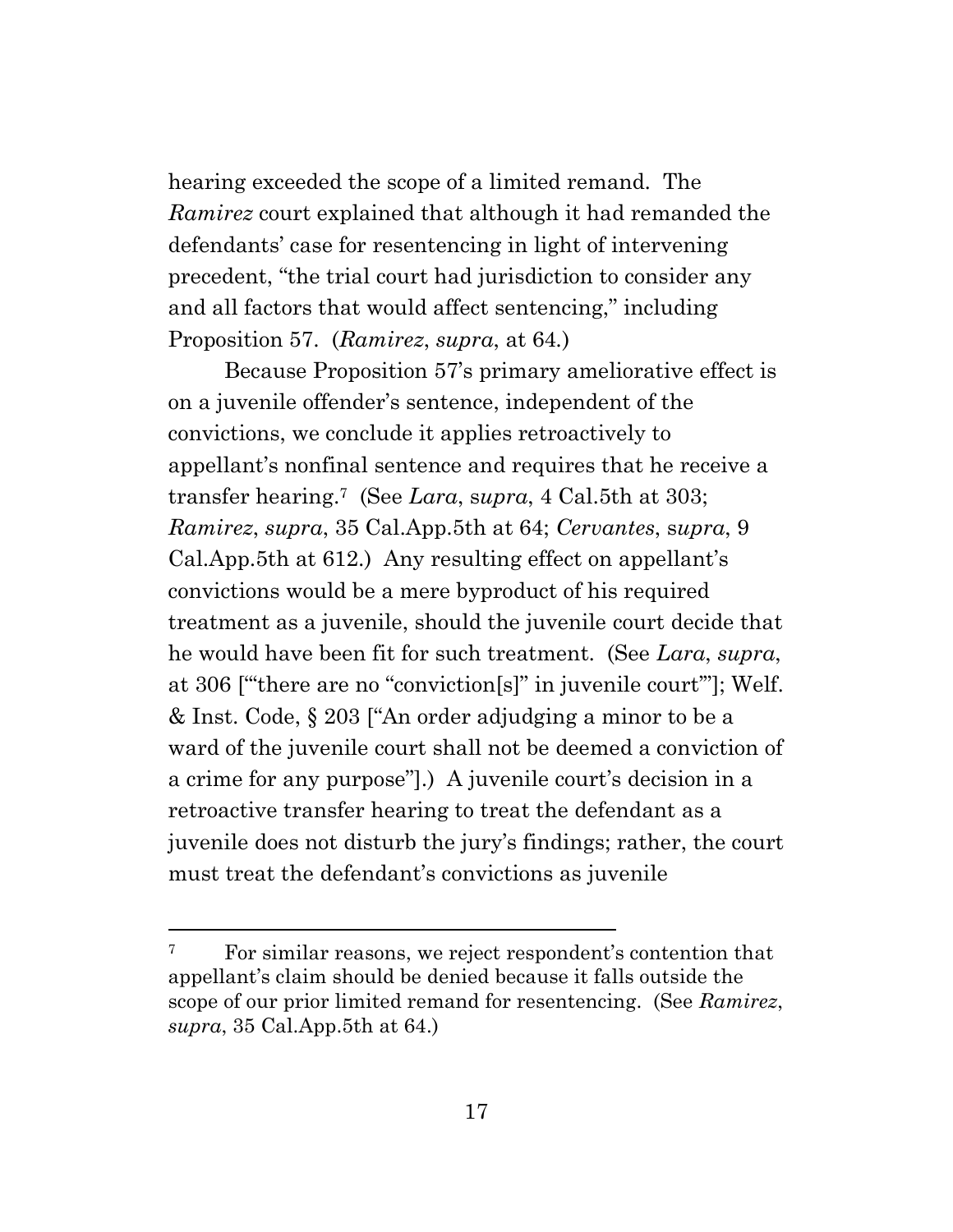adjudications and impose an appropriate disposition. (See *Lara, supra*, at 309-310, 313; see also *id.* at 309-310 ["'Nothing is to be gained by having a "jurisdictional hearing," or effectively a second trial, in the juvenile court'"].) And we see no reason why juvenile court treatment should open the jury's adjudications to challenge under new rules to which they would not otherwise be subject.

Respondent argues that *Lara*'s conclusion about Proposition 57's retroactivity nevertheless does not apply to appellant because "*Lara* considered the specific circumstance of a defendant who had been charged but not sentenced." Respondent maintains it is unlikely the voters intended the provisions of Proposition 57 to apply to those, like appellant, far removed from their teenage years and for whom treatment as a juvenile would likely result in release from custody. These assertions, however, are at odds with our Supreme Court's determination of the electorate's intent - that Proposition 57 should apply retroactively to "all juveniles charged directly in adult court whose judgment was not yet final at the time it was enacted." (*Lara, supra*, 4 Cal.5th at 304.) It is not for us to say, at this time, whether appellant should be treated as a juvenile offender -- only that our Supreme Court's pronouncement that Proposition 57 should apply "as broadly as possible" encompasses appellant, regardless of his current age. (*Lara, supra*, at 308; see *Ramirez*, *supra*, 35 Cal.App.5th at 60-61 [affirming referral for transfer hearing for defendant who was 28 years old]; *Garcia*, *supra*, 30 Cal.App.5th at 321, 330 [ordering transfer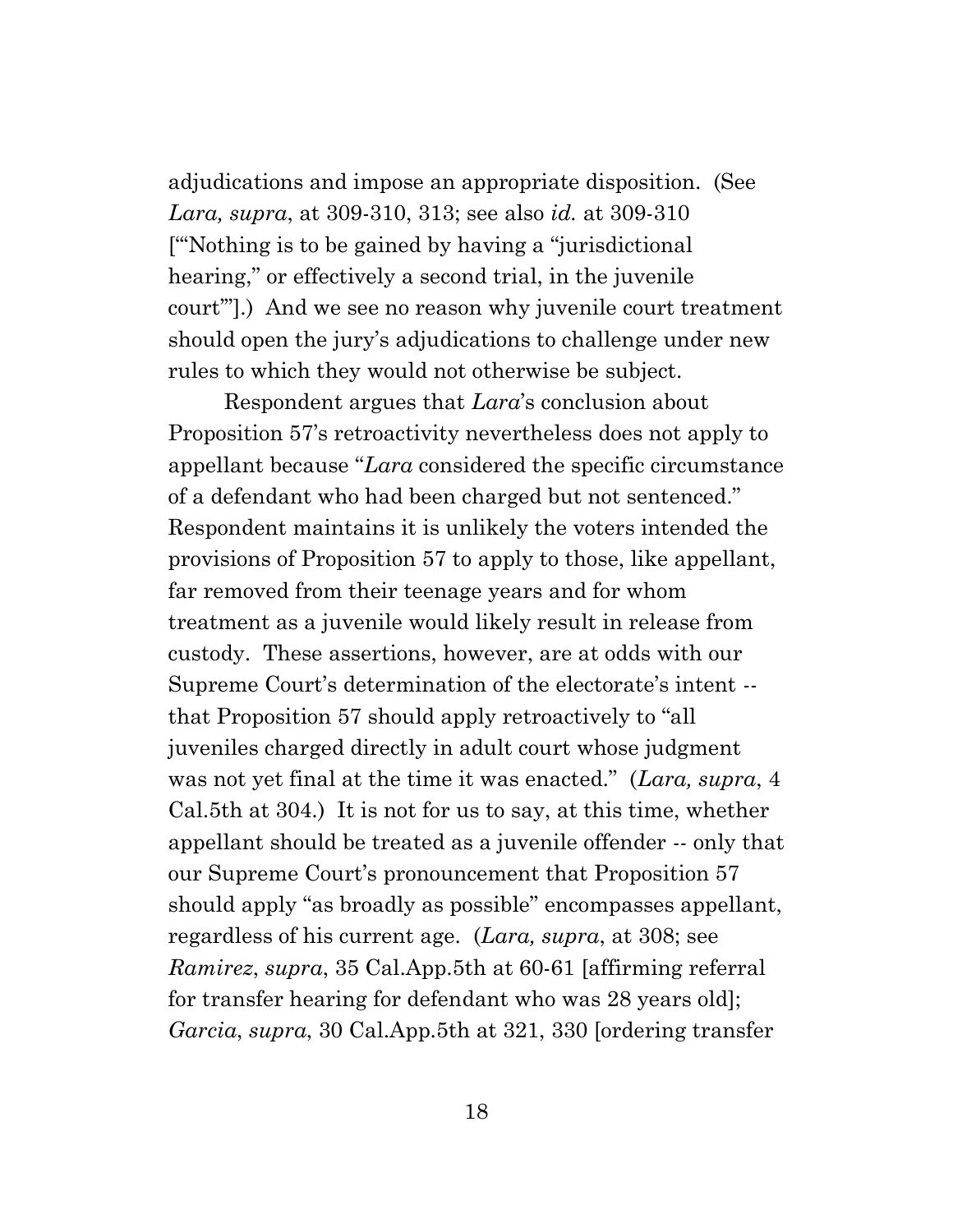hearing for defendant who was over 40 years old].) Moreover, we see no reason why the juvenile court cannot adapt Proposition 57's criteria to assess whether a person like appellant, who committed a crime as a minor but is now an adult, should or should not have been tried as an adult. (See *Lara*, *supra*, at 313 [courts can implement retroactive transfer hearings "without undue difficulty," and the potential complexity in providing such hearings "is no reason to deny [them]"].)

Our conclusion that Proposition 57 applies retroactively to appellant's sentence is consistent with our Supreme Court's determination in *Lara* that the voters intended Proposition 57 "'to extend as broadly as possible'" (*Lara*, *supra*, 4 Cal.5th at 309), i.e., "to every case to which it constitutionally could apply" (*Estrada*, *supra*, 63 Cal.2d at 745). Respondent offers no basis for concluding that this ameliorative amendment may not be applied constitutionally to appellant's sentence. Accordingly, we conclude appellant is entitled to a retroactive transfer hearing under Proposition 57.